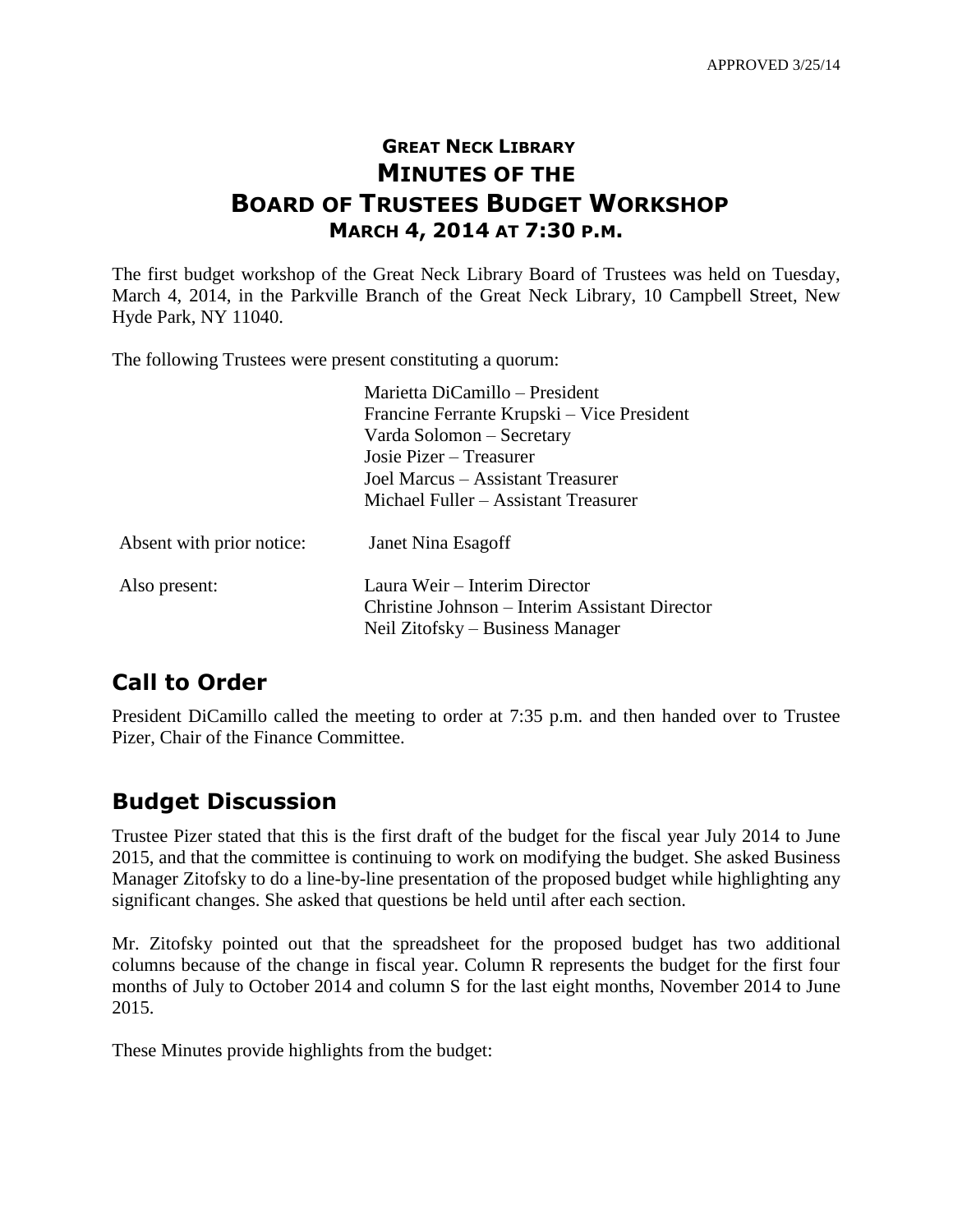### REVENUES

Estimated Total Tax Revenue is \$9,504,000, of which \$875,000 comes from Debt Service, the amount approved by the referendum, and \$129,400 from PILOT monies from the Great Neck School District which the Library will receive in the near future. The proposed budget has an increase of \$1,104,000 (13.15%) in tax revenue over the previous year's budget.

\_\_\_\_\_\_\_\_\_\_\_\_\_\_\_\_\_\_\_\_\_\_\_\_\_\_\_\_\_\_\_\_\_\_\_\_\_\_\_\_\_\_\_\_\_\_\_\_\_\_\_\_\_\_\_\_\_\_\_\_\_\_\_\_\_\_\_\_\_\_\_\_\_\_\_\_\_\_\_\_\_\_\_\_\_\_\_\_\_\_\_\_\_

Below are other operating income sources, most of which will be affected by the closure of the Main Building for renovation:

- Non-Residents Registration Fees zero income as it cannot be relied on as a source of income because of the closure.
- Fines saw a 20% reduction in income
- Interest on savings was increased by \$1,000
- Commission on Vending Machines zero income as vending machines will not be available
- Copy Machines income reduced by 50%
- Computer Printer Fees reduced by 47.83% resulting from closure of building
- Community Room Rental Fee eliminated limited space which will not be available for rental during closure
- Lost Books and Book Sales each reduced by 33.33%
- No Author Book Sale Events no revenue

Total Operating Revenue will be reduced by \$33,600 which is a 25.45% decrease in this line of income.

#### *Public Comment: Marianna Wohlgemuth*

## APPROPRIATIONS

Appropriations totaled \$10,240,300 (an increase of \$1,708,300) which include a Total Capital Budget/Transfer of \$1,315,100 to the Main Building and Special Services Fund and the \$875,000 Debt Service.

*Public Comments: Marianna Wohlgemuth*

## SALARIES & EMPLOYEE BENEFITS

The proposed budgeted salaries total \$4,113,700, reflecting a \$169,200 decrease over the previous year. Salaries were reduced across the board, except for \$26,200 increase for the Director's Office and \$32,000 for the Lakeville Branch.

Employee Benefits were decreased by \$79,900 to a total of \$1,994,200.

The total for Salaries and Employee Benefits is \$6,107,900, a decrease of \$248,100.

*Public Comment: Marianna Wohlgemuth*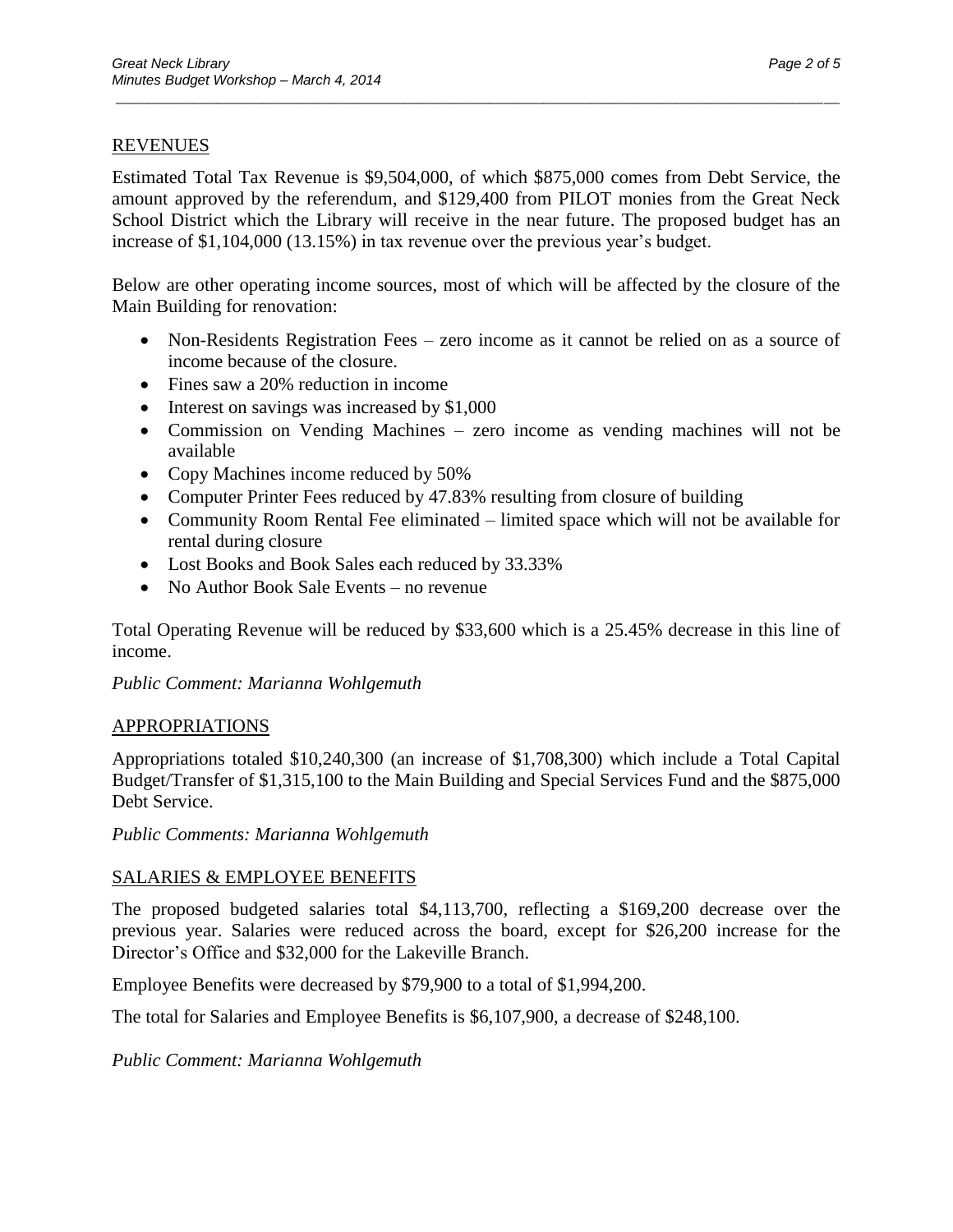### LIBRARY MATERIALS & PROGRAMS

\$690,800 was budgeted for the fiscal year which is \$189,100 less than the previous year. The largest reduction of \$103,500 came from adult books followed by \$26,100 from periodicals, \$18,000 from children's books, \$15,000 from reference books. Electronic format materials were cut by \$10,000. Programming for adults was reduced by \$13,600. E-Books was increased by \$10,000. The Nassau Library System Support budget amount is pending decision by the Board of Trustees.

\_\_\_\_\_\_\_\_\_\_\_\_\_\_\_\_\_\_\_\_\_\_\_\_\_\_\_\_\_\_\_\_\_\_\_\_\_\_\_\_\_\_\_\_\_\_\_\_\_\_\_\_\_\_\_\_\_\_\_\_\_\_\_\_\_\_\_\_\_\_\_\_\_\_\_\_\_\_\_\_\_\_\_\_\_\_\_\_\_\_\_\_\_

#### LIBRARY OPERATIONS

Total reduction in the Library Operations Budget was \$14,200 (4.2%). Office Supplies & Computer Supplies were reduced by 25%. Telephone remained unchanged. However, a reduction will be looked into for the next draft. The Business Manager is unsure how the closure will affect this line. He assumed all the trunks should be maintained since we would not want to lose them.

Conference Fee (line 143) – will be revised to include attendance at PLA Conference.

Collection Fees (line 145) was not reduced – to be revisited.

#### **Questions/Comments**

President DiCamillo asked the Business Manager to:

- Highlight line by line from left to right, and not by column, the items that have not been affected by the closure of the Main Library and to format the document to include the page number for quick reference.
- Revisit the Audit Fees (Line  $146$ ) if the \$14,900 is sufficient, to which he replied that after review by the Finance Committee, it will be adjusted for the second draft.
- Identify which items on schedule M are incorporated into this budget, to which he replied that the \$10,000 on line 114 Internet Service Provider was included. She further asked about the effect of the closure on the Internet Service Providers. Mr. Zitofsky responded that it is possible that the budget may change for the next draft.
- Re-evaluate Computer Software (line  $115$ ) by providing a breakdown of the categories and the basis for the request.
- Computer Supplies (line  $136$ ) a count of how many printers are currently at Main and how many in the branches after the relocation, as well as the difference. Trustee Pizer stated that there is provision in the moving expenses for relocating only one photocopier from Main. The committee would need to know how many should be moved. Mr. Zitofsky noted that there was not a direct relationship between the number of printers and the number of cartridges needed.
- Re-evaluate the Computer/Network Consultant (line 149) based on closure as opposed to non closure.
- Re-examine the \$12,000 allocated for laptops (for use by patrons in the branches) on page 27 of schedule M and to remove them from this budget to the construction budget. The regular budget should not include anything that is a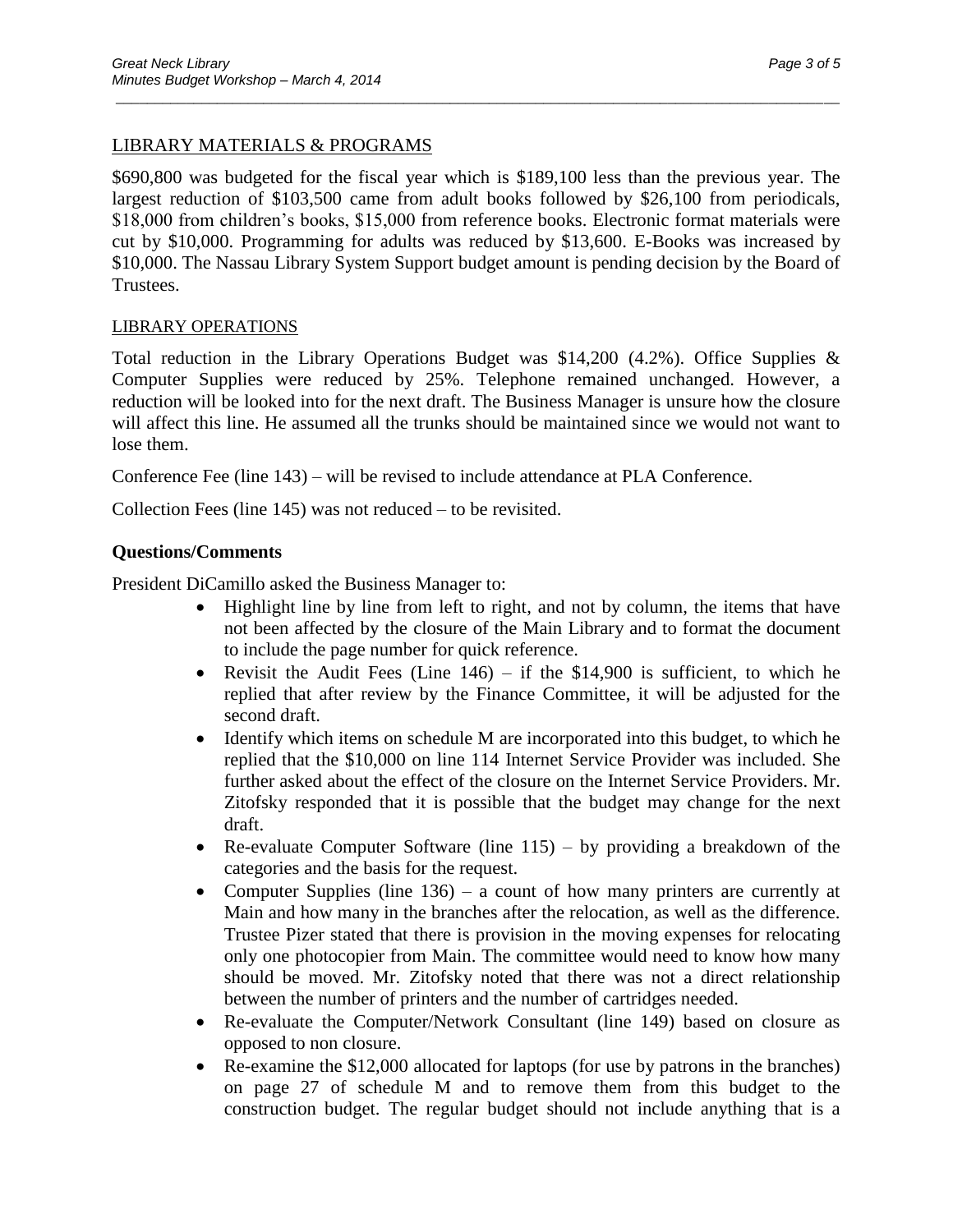result of the renovation when the library closes. These items need to be separate and distinct and very visible to the public.

 President DiCamillo noted that all construction-related reductions would have to be put back in the 2015-2016 budget, so it made sense to identify them separately in this year's budget.

Trustees Ferrante Krupski and Pizer – inquired about the collection agency fee and whether or not the Library is making enough money on the fee that is being paid to the collection agency for the return of overdue/lost library material to make it worthwhile to continue.

\_\_\_\_\_\_\_\_\_\_\_\_\_\_\_\_\_\_\_\_\_\_\_\_\_\_\_\_\_\_\_\_\_\_\_\_\_\_\_\_\_\_\_\_\_\_\_\_\_\_\_\_\_\_\_\_\_\_\_\_\_\_\_\_\_\_\_\_\_\_\_\_\_\_\_\_\_\_\_\_\_\_\_\_\_\_\_\_\_\_\_\_\_

#### *Public Comment: Marianna Wohlgemuth*

#### BUILDING OPERATIONS

Electricity (line 168) – the proposed budget for electricity at the Main Library was reduced by \$40,000 based on input from Calgi Construction. The budget for the branches was bumped up based on increase in hours during closure of Main.

Water (line 175) – this budget line remains unchanged. President DiCamillo asked Mr. Zitofsky to find out from Calgi Construction regarding water usage during renovation as this will affect this budget line.

Cleaning Services (line 182) – \$18,000 reduction as Main will be closed.

Computer Service Trailer (line 190) & Levels @ Saddle Rock School (line 191) – Mr. Zitofsky was unsure where to put this. Trustee Pizer asked that these be moved to the Building Renovation Costs.

#### FURNITURE AND EQUIPMENT

The biggest cut (\$13,000) came from Computer Hardware for PCs. President DiCamillo asked that the budget line for furniture be pulled since existing furniture is reusable.

#### DEBT SERVICE

Total debt service of \$875,000 is maximum interest and principal authorized on a \$10.4 million bond. This number could be less.

Trustee DiCamillo's asked that in the next draft of the budget the Business Manager pull all the renovation-related items that are not capitalized - such as changes to Station, Parkville, computer wiring, and any items to be moved from one location to the other - and list them as renovation items, as well as the costs associated with storage in the Lakeville basement etc. This category should be placed after Furniture and Equipment but before Debt Service.

#### CAPITAL BUDGET

The capital budget includes expenditures for the architects, hazmat, second half of furnishings, windows, and data/communication wiring that we will not recover from bond proceeds. This total is \$1,315,100.